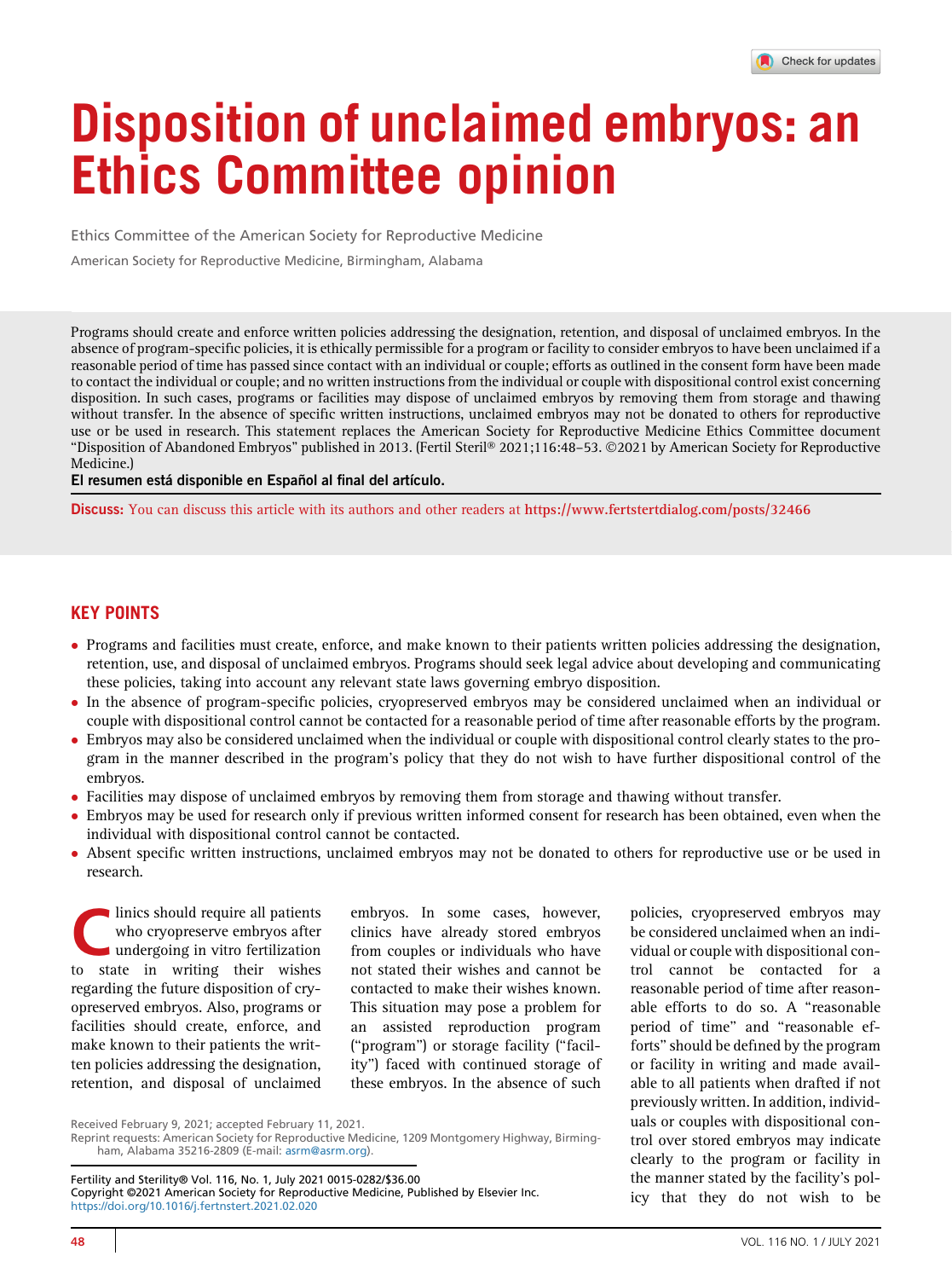responsible for their embryos, thereby effectively delegating dispositional control to the program or facility. Embryos are not considered unclaimed, however, if the storage fees are paid because this constitutes contact with the person who retains dispositional control.

# ETHICAL ANALYSIS

Unclaimed embryos raise ethical concerns both for patients and for programs and facilities. Patient choice is a core value of reproductive ethics and patient choices about disposition should be respected if practical and within legal limits. However, indefinite storage of cryopreserved embryos is expensive and often logistically impractical; therefore, programs and facilities cannot reasonably be expected to continue to provide such services when patients cannot be contacted and do not continue to pay storage fees.

# Clinical Scenarios

The following scenarios present guidance regarding different ethical challenges.

No contact with clear written disposition. Unclaimed embryos may present a considerable burden for assisted reproduction programs and facilities. Accurate current numbers are difficult to ascertain, but estimates suggest that a large number of unclaimed embryos remain cryopreserved. There may be many reasons on the patient and facility side leading to so many unclaimed embryos remaining in storage, even when clear written instructions for disposition exist. Loss of contact may result when patients do not notify programs or facilities of their whereabouts and contact information (i.e., phone number, address, email) may have changed over time. Partners initially involved in the creation of the embryo(s) may no longer be in a relationship together, one partner may have died or become incapacitated, and the remaining partner may have moved away without updating the facility about contact information and be unaware of efforts the facility has made to contact them.

As patients undertake certain obligations when cryopreserving embryos, programs must develop policies that require each individual or couple contemplating embryo storage to give written directives about the disposition of these embryos with regard to possible scenarios that may arise in the future. These scenarios may include the death of one or both participants, divorce/separation, the failure to pay storage fees, inability to agree on the disposition of embryos in the future, or prolonged lack of contact with the program [\(1,](#page-3-0) [2](#page-3-1)). Such written instructions may involve a witnessed or notarized signed consent form and should be obtained before the first treatment cycle [\(3](#page-3-2)), at the time of cryopreservation, or both [\(4](#page-3-3)). The written instructions for cryopreserved embryos should state specifically whether the program may dispose of embryos if no contact with the program has occurred for a specified period of time despite reasonable attempts by the program to make contact, and the individual or couple with decisional authority has not kept the program informed of their current contact information. A definition of what constitutes a ''reasonable attempt'' at contact should also be

defined in the program or facility's policy. As these decisions may be very difficult for individuals or couples to agree on, formal discussion of the potential scenarios by a member of the staff and adequate time for reflection by the intended parent(s) is recommended.

Respect for individual choices also requires that individuals should be able to change their minds about the disposition of cryopreserved embryos. Decisions about disposition may be highly difficult for patients and may change depending on the stage of treatment. Commentators, therefore, recommend that informed consent about the disposition of embryos should be revisited periodically and especially after participants believe they have completed childbearing efforts ([5](#page-3-4)). An individual or a couple with dispositional control must be permitted at any time to alter instructions for the disposition of embryos by submission of a new set of written instructions. Clinics should provide their patients with clear information about how to alter their directions for the disposition of stored embryos. Also, this information should include how couples or individuals may indicate to the facility that they no longer wish to have dispositional control of the embryos that have been stored for them. While this statement of the directive regarding the disposition of embryos may be verbal, it is always recommended that a written formal directive be produced.

It is recommended that clinics obtain written instructions for disposition before the cryopreservation of embryos. If written disposition is available, it is ethically permissible to follow the written instructions even when there has not been contact for an extended period of time as defined by the clinic policy. When written instructions have been provided clearly, recontact is not ethically required. This includes donating embryos for research without obtaining additional contemporaneous consent provided the written disposition indicates a desire to donate for research.

No contact without written or verbal disposition. The best way to ensure that patients' choice is respected regarding the disposition of cryopreserved embryos is to ask patients to state their intentions in writing before cryopreservation. When embryos are cryopreserved without instructions and patients cannot be contacted for decisions regarding the embryo disposition, it is unclear what should be done with the cryopreserved embryos as the patients' choice cannot be known or respected. Deciding what to do with excess embryos is difficult for many patients. Although patients may have completed their families or have decided to discontinue infertility treatment, they may continue to regard the existence of the cryopreserved embryos as a kind of insurance against misfortune [\(6\)](#page-3-5). They may have complex attitudes about the status of the embryo ([6\)](#page-3-5). They may be unwilling to donate their embryos for research or use by others for reproduction ([7](#page-3-6)) for various personal or unidentified reasons. Additionally, patients and partners may have differing beliefs and expectations about storage terms and limits ([8\)](#page-3-7) or patients may be unable to decide what to do about cryopreserved embryos and be reluctant to communicate about disposition as a result [\(5](#page-3-4)). They may be ambivalent about what to do with their remaining embryos or find the decision emotionally troubling [\(9](#page-3-8)).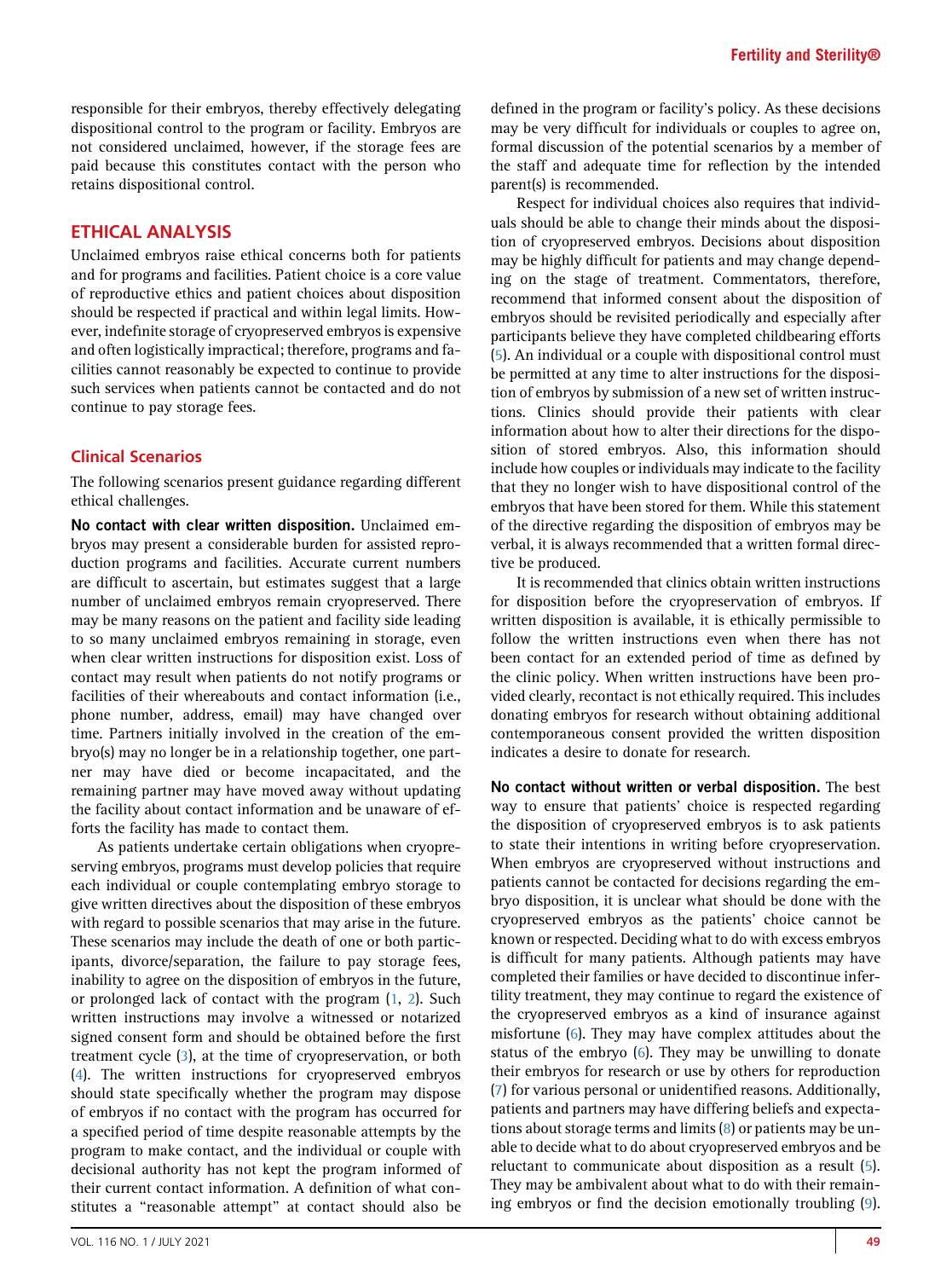Because these factors may prevent individuals and couples from coming to a determination about embryo disposition, it is recommended that a dispositional decision is made before undergoing the creation of embryos.

Facilities may currently be providing storage for cryopreserved embryos when instructions have not yet been provided but contact with participants can still be achieved. If facilities become aware that they are currently storing cryopreserved embryos for which no instructions have been given, they should notify participants about the importance of instructions and encourage their creation. In addition, it is recommended to develop policies to identify those situations to obtain directives from all parties with dispositional authority before contact is lost.

Programs or facilities may be reluctant to discard unclaimed embryos when no written disposition exists out of concern that, even when patients have been lost to followup for many years, they may return and be distressed by the disposition of the embryos [\(10\)](#page-3-9), as the decision to discard embryos by the program or facility is not reversible. In addition, clinics may be concerned about legal liability if embryos are discarded without clear instructions from the patients ([11](#page-3-10)). The financial cost of continued storage may be significant, although it may vary depending on the size of the facility and the number of unclaimed embryos stored [\(12\)](#page-3-11). For example, a smaller storage facility may have significantly larger annual storage costs per embryo than a larger facility. Therefore, the financial burden of continued storage may vary by facility.

In cases where written directions for the disposition of embryos do not exist, and the relevant individual or couple cannot be located, a program or facility will be faced with the possibility of continued indefinite storage, along with its costs, or disposal of the embryos. At present, United States law does not give clear guidance on when it is lawful to dispose of unclaimed embryos ([2,](#page-3-1) [13](#page-3-12), [14](#page-3-13)), although it is reasonable to consider that the law will treat the embryos, after a certain passage of time, as unclaimed. As an example, the American Bar Association Model Act on Assisted Reproductive Technology  $\S$  504 [\(8](#page-3-7)) states that storage facilities may deem embryos to have been unclaimed if at least five years have passed since the creation of the embryo, diligent efforts have been made to contact participants without success, and participants have acknowledged in a previously executed written record that they have been informed about the possibility that embryos may be deemed unclaimed in this way [\(15](#page-3-14)). When faced with legal uncertainty, some programs or facilities might prefer to continue the storage of unclaimed embryos indefinitely. Others will find the risk of liability to be acceptable and dispose of embryos after a lengthy passage of time and unsuccessful efforts to contact those with dispositional control. In such circumstances, programs and facilities should make reasonable efforts to contact individuals or couples with decisional control over the embryos before determining that the embryos have been unclaimed. These attempts should be documented clearly.

As an ethical matter, it is permissible for programs or facilities to dispose of embryos after a passage of time and unavailability of a responsible individual or couple that reasonably indicates the couple is no longer seeking to exercise decisional control over the embryos. A program's willingness to store embryos does not imply an ethical obligation to store them indefinitely. An individual who, or couple that, has not given written instructions for disposition, has not been in contact with the program for a substantial period of time, has not provided current contact information, has not paid storage fees, and cannot be reached after reasonable attempts by the program or facility cannot reasonably claim an ethical violation if a program or facility treats the embryos as unclaimed and disposes of them. This statement notwithstanding, the Committee recognizes the legal uncertainty surrounding a determination of unclaimed status and does not provide legal advice in this regard for the program or facility. Instead, the Committee recommends that programs seek legal advice in developing their policies concerning unclaimed embryos.

The Committee also recognizes that some commentators have argued for permitting the use of the embryos in research; that absent directions to the contrary, such beneficial use is permissible ([12,](#page-3-11) [16](#page-4-0)). However, the Committee rejects this argument because of concerns about whether it appropriately respects what patient choices might have been. Data from a large multicenter study indicate that only 20% of patients would be very likely to donate their embryos for research ([17](#page-4-1)). A separate American Society for Reproductive Medicine (ASRM) Ethics Committee opinion ([18](#page-4-2)) addresses informed consent for the use of embryos in research and two additional ASRM Ethics Committee opinions ([19,](#page-4-3) [20](#page-4-4)) address the use of embryos for research. Without any information about the couple's preferences despite reasonable efforts and given data that a significant majority of people would not be likely to choose for unclaimed embryos to be used in this way, the ASRM Ethics Committee believes that it is preferable not to assume that this or other alternatives to disposition would be preferred. Finally, the donation to research in the absence of express written consent by the gamete providers may be prohibited by the terms of a research protocol or by laws or rules governing research with human subjects [\(18](#page-4-2)).

No contact and written disposition states do not discard. This scenario can be the most challenging for clinics. A patient or couple's decision for indefinite storage of embryos may result from the same scenarios that prevent others from making a decision regarding disposition. These include insurance against future infertility; complex views regarding the status of the embryos; inability to come to consensus with a partner about disposition, or ambivalence. Some patients indicate that they do not want to discard excess embryos as a means to postpone the need for a decision or consensus. Clinics are more frequently requiring written dispositional consent as a prerequisite for undergoing embryo creation to avoid the scenario [\(2\)](#page-3-1) stated above. This may lead to more programs and facilities facing the decision of what to do with unclaimed embryos where ''do not discard'' dispositions have been stated. One solution is to remove this option from the list given to patients and instead give the option to store embryos for a fixed number of years unless additional consent for continued storage is signed. This approach requires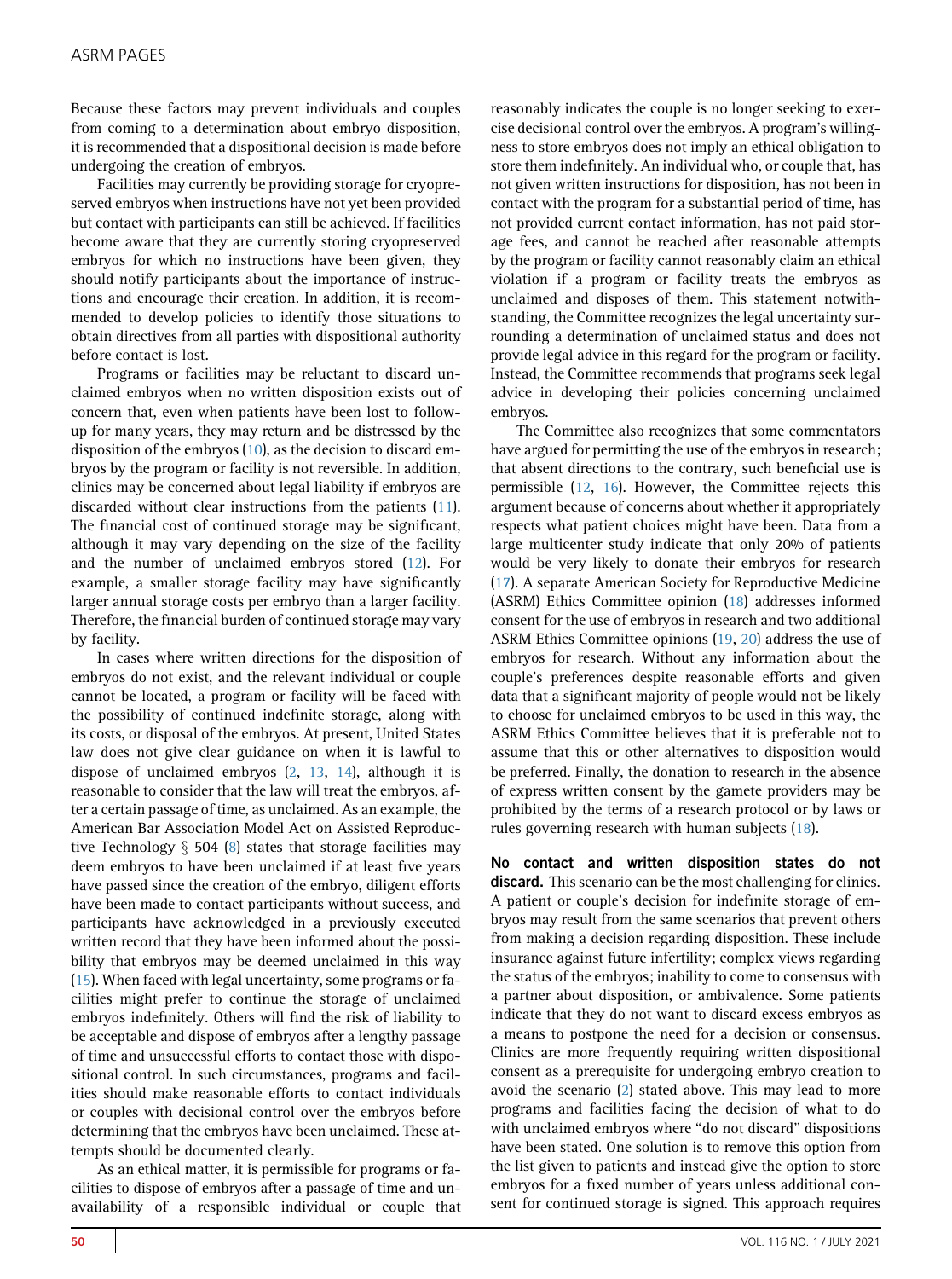the individual or couple who desires perpetual storage to stay in contact with the program or facility or otherwise waive their original ''do not discard'' directive.

As previously stated, a program's willingness to store embryos does not imply an obligation to store them indefinitely. When written instructions state clearly that the desire is to not discard the embryos, this may raise concerns by the program or facility about the legal implications of acting in opposition to the desires of its patient. While seeking legal counsel is paramount in this scenario, the ethical position should be viewed the same as with other examples of unclaimed embryos. If a program or facility has written policies regarding what constitutes "unclaimed embryos" (i.e., the amount of time and a reasonable attempt to contact the person or persons with dispositional control) and these policies have been explained to the couple or individual before the cryopreservation of embryos with documented acknowledgment of the policy, it is ethically permissible to discard the embryos. If the consent for the disposition of the embryos was signed before the creation of a policy regarding unclaimed embryos and the program or facility has made a reasonable attempt to contact the couple or individual with dispositional authority, as outlined in a written policy, without success, it is ethically permissible to discard the embryos. In no situation, however, should unclaimed embryos be used for research or reproductive purposes unless prior consent for that disposition has been documented.

#### **CONCLUSION**

Programs and facilities should create and enforce written policies addressing the designation, retention, use, and disposal of unclaimed embryos. In the absence of program-specific policies, it is ethically acceptable for a program or facility to consider embryos unclaimed if a reasonable period of time has passed since contact with an individual or couple and reasonable efforts have been made to contact the individual or couple. What constitutes a ''reasonable'' effort and period of time should be defined by written policies.

If a program reasonably determines under this standard that embryos have been unclaimed, the Ethics Committee concludes that the program may dispose of the embryos by removal from storage and thawing without transfer if no disposition directive is documented or the disposition documented states permanent storage. In no case should embryos deemed unclaimed be donated to other couples or individuals for reproductive use or donated to research unless previously indicated in the written disposition plan.

Acknowledgments: This report was developed under the direction of the Ethics Committee of the American Society for Reproductive Medicine (ASRM) as a service to its members and other practicing clinicians. Although this document reflects appropriate management of a problem encountered in the practice of reproductive medicine, it is not intended to be the only approved standard of practice or to dictate an exclusive course of treatment. Other plans of management may be appropriate, taking into account the needs of the individual patient, available resources, and institutional or clinical practice limitations. The Ethics

Committee and the Board of Directors of the ASRM have approved this report.

This document was reviewed by ASRM members and their input was considered in the preparation of the final document. The following members of the ASRM Ethics Committee participated in the development of this document: Sigal Klipstein, M.D., Ricardo Azziz, M.D., M.P.H., M.B.A.; Katherine Cameron, M.D.; Lee Collins, JD; Christos Coutifaris, M.D., Ph.D.; Susan Crockin, J.D.; Judith Daar, J.D.; Joseph Davis, D.O.; Ruth Farrell, M.D.; Catherine Hammack-Aviran, M.A., J.D.; Elizabeth Ginsburg, M.D.; Mandy Katz-Jaffe, Ph.D.; Jennifer Kawwass, M.D.; Catherine Racowsky, Ph.D.; Robert Rebar, M.D.; Richard Reindollar, M.D.; Ginny Ryan, M.D.; Mary Samplaski, M.D.; Peter Schlegel, M.D.; David Shalowitz, M.D.; Chevis Shannon, Dr.P.H., M.P.H., M.B.A.; Sean Tipton, M.A.; Lynn Westphal, M.D.; Julianne Zweifel, Ph.D. All Committee members disclosed commercial and financial relationships with manufacturers or distributors of goods or services used to treat patients. Members of the Committee who were found to have conflicts of interest on the basis of the relationships disclosed did not participate in the discussion or development of this document.

### **REFERENCES**

- <span id="page-3-0"></span>1. [Cattapan A, Baylis B. Frozen in perpetuity: 'abandoned embryos' in Canada.](http://refhub.elsevier.com/S0015-0282(21)00138-2/sref1) [Reprod Biomed Soc Online 2016;1:104](http://refhub.elsevier.com/S0015-0282(21)00138-2/sref1)–12.
- <span id="page-3-1"></span>2. [Cohen IG, Adashi EY. Embryo disposition disputes: controversies and case](http://refhub.elsevier.com/S0015-0282(21)00138-2/sref2) [law. Hastings Cent Rep 2016;46:13](http://refhub.elsevier.com/S0015-0282(21)00138-2/sref2)–9.
- <span id="page-3-2"></span>3. [Provoost V, Pennings G, De Sutter P, Dhont M. The frozen embryo and its](http://refhub.elsevier.com/S0015-0282(21)00138-2/sref3) [non-responding parents. Fertil Steril 2011;95:1980](http://refhub.elsevier.com/S0015-0282(21)00138-2/sref3)–4.
- <span id="page-3-3"></span>4. [Newton CR, Fisher J, Feyles V, Tekpetey F, Hughes L, Isacsson D. Changes in](http://refhub.elsevier.com/S0015-0282(21)00138-2/sref4) [patient preferences in the disposition of cryopreserved embryos. Hum Re](http://refhub.elsevier.com/S0015-0282(21)00138-2/sref4)[prod 2007;22:3124](http://refhub.elsevier.com/S0015-0282(21)00138-2/sref4)–8.
- <span id="page-3-4"></span>5. [Lyerly AD, Nakagawa S, Kupperman SM. Decisional con](http://refhub.elsevier.com/S0015-0282(21)00138-2/sref5)flict and the dispo[sition of frozen embryos: implications for informed consent. Hum Reprod](http://refhub.elsevier.com/S0015-0282(21)00138-2/sref5) [2011;26:646](http://refhub.elsevier.com/S0015-0282(21)00138-2/sref5)–54.
- <span id="page-3-5"></span>6. [Goswami M, Murdoch AP, Haimes E. To freeze or not to freeze embryos:](http://refhub.elsevier.com/S0015-0282(21)00138-2/sref6) clarity, confusion and confl[ict. Hum Fertil 2015;18:113](http://refhub.elsevier.com/S0015-0282(21)00138-2/sref6)–20.
- <span id="page-3-6"></span>7. [Cattapan A, Doyle A. Patient decision-making about the disposition of surplus](http://refhub.elsevier.com/S0015-0282(21)00138-2/sref7) [cryopreserved embryos in Canada. J Obstet Gynaecol Can 2016;38:60](http://refhub.elsevier.com/S0015-0282(21)00138-2/sref7)–6.
- <span id="page-3-7"></span>8. [Pereira M, Samorinha C, Alves E, Machado H, Amorim M, Silva S. Patients'](http://refhub.elsevier.com/S0015-0282(21)00138-2/sref8) [views on the embryo storage time limits. Reprod Biomed Online 2015;31:](http://refhub.elsevier.com/S0015-0282(21)00138-2/sref8) [232](http://refhub.elsevier.com/S0015-0282(21)00138-2/sref8)–8.
- <span id="page-3-8"></span>9. Machalinski A. Saying goodbye to my frozen embryo: how i made an emotionally complicated decision after infertility. Seleni Institute. Available [https://www.seleni.org/advice-support/2018/3/1/saying-goodbye-to](https://www.seleni.org/advice-support/2018/3/1/saying-goodbye-to-my-frozen-embryo)[my-frozen-embryo.](https://www.seleni.org/advice-support/2018/3/1/saying-goodbye-to-my-frozen-embryo) Accessed February 9, 2021.
- <span id="page-3-9"></span>10. [Gleicher N, Caplan AL. An alternative proposal to the destruction of aban](http://refhub.elsevier.com/S0015-0282(21)00138-2/sref10)[doned human embryos. Nat Biotechnol 2018;36:139](http://refhub.elsevier.com/S0015-0282(21)00138-2/sref10)–41.
- <span id="page-3-10"></span>11. Lewin T. Industry's growth leads to leftover embryos, and painful choices. The New York Times. Available at: [https://www.nytimes.com/2015/06/18/](https://www.nytimes.com/2015/06/18/us/embryos-egg-donors-difficult-issues.html) [us/embryos-egg-donors-dif](https://www.nytimes.com/2015/06/18/us/embryos-egg-donors-difficult-issues.html)ficult-issues.html. Accessed March 24, 2021.
- <span id="page-3-11"></span>12. Krasner J. Technology, legal gaps leave embryos in limbo. Boston Globe. Available at: [http://www.boston.com/news/science/articles/2005/05/18/techno](http://www.boston.com/news/science/articles/2005/05/18/technology_legal_gaps_leave_embryos_in_limbo/) [logy\\_legal\\_gaps\\_leave\\_embryos\\_in\\_limbo/](http://www.boston.com/news/science/articles/2005/05/18/technology_legal_gaps_leave_embryos_in_limbo/). Accessed February 9, 2021.
- <span id="page-3-12"></span>13. Vaughn R. What to do with unclaimed embryos. International Fertility Law Group. Available at: https://www.ifl[g.net/abandoned-embryos/](https://www.iflg.net/abandoned-embryos/#:˜:text=Typically%2C%20the%20IVF%20clinic%20will,client%20pays%20a%20storage%20fee) able at: http://www.boston.com/news/science/articles/2005/05/18/techno<br>logy\_legal\_gaps\_leave\_embryos\_in\_limbo/. Accessed February 9, 2021.<br>Vaughn R. What to do with unclaimed embryos. International Fertility Law<br>Group. Ava [20a%20storage%20fee](https://www.iflg.net/abandoned-embryos/#:˜:text=Typically%2C%20the%20IVF%20clinic%20will,client%20pays%20a%20storage%20fee). Accessed March 24, 2021.
- <span id="page-3-13"></span>14. [Howell SD. The frozen embryo: scholarly theories, case law, and proposed](http://refhub.elsevier.com/S0015-0282(21)00138-2/sref14) [state regulation. DePaul J Health Care Law 2013;14:407](http://refhub.elsevier.com/S0015-0282(21)00138-2/sref14)–40.
- <span id="page-3-14"></span>15. American Bar Association. 2008. Model Act Governing Assisted Reproductive Technology (February 2008). Available at: [https://www.lcc.leg.mn/lcs/](https://www.lcc.leg.mn/lcs/meetings/10112016/artmodelact_snyder.pdf) [meetings/10112016/artmodelact\\_snyder.pdf](https://www.lcc.leg.mn/lcs/meetings/10112016/artmodelact_snyder.pdf).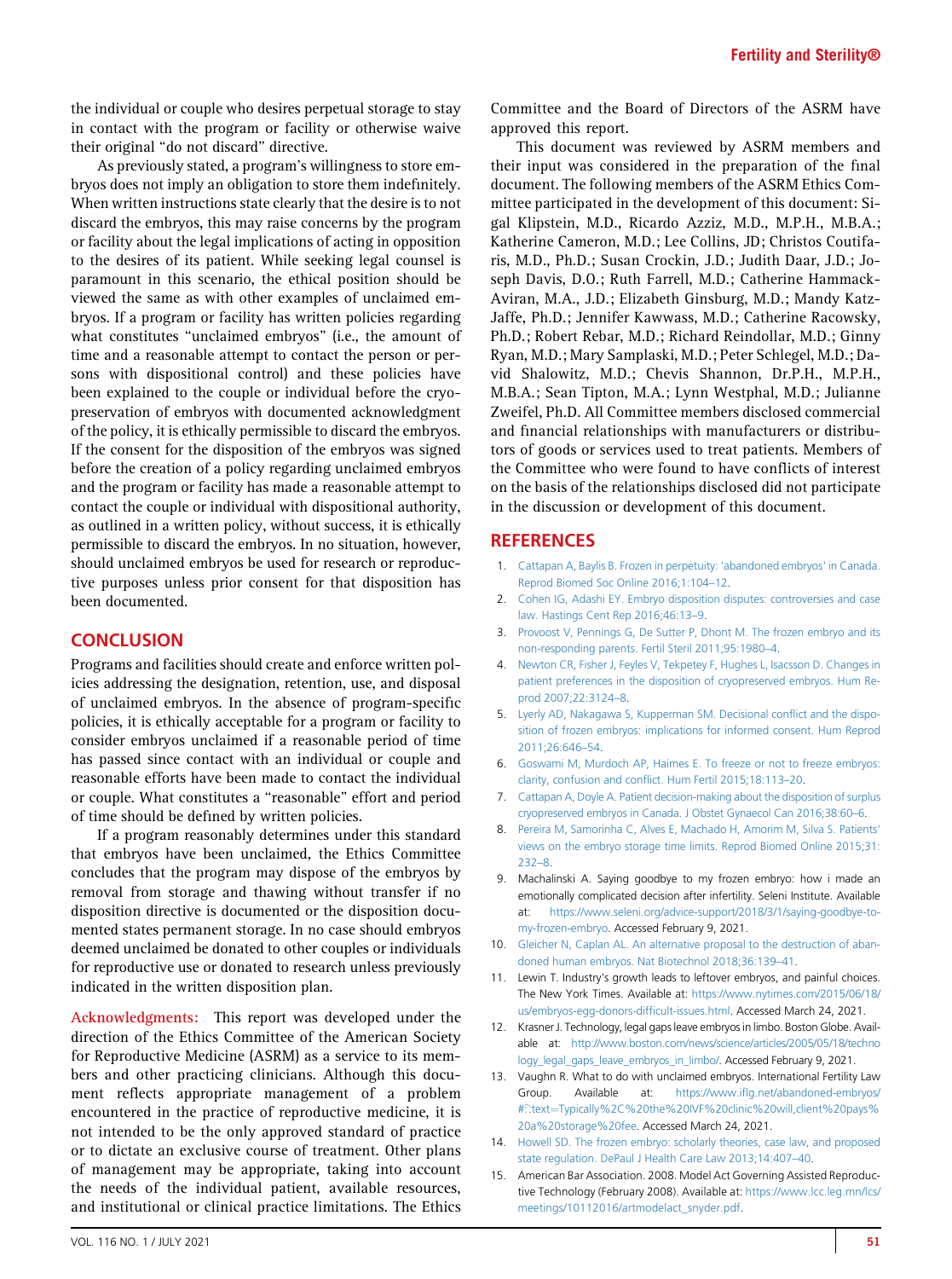# ASRM PAGES

- <span id="page-4-0"></span>16. [Tonkens R. Why should we discard all abandoned human embryos? Fertil](http://refhub.elsevier.com/S0015-0282(21)00138-2/sref16) [Steril 2013;100:e28.](http://refhub.elsevier.com/S0015-0282(21)00138-2/sref16)
- <span id="page-4-1"></span>17. [Lyerly AD, Steinhauser K, Voils C, Namey E, Alexander C, Bankowski B, et al.](http://refhub.elsevier.com/S0015-0282(21)00138-2/sref17) Fertility patients' [views about frozen embryo disposition: results of a multi](http://refhub.elsevier.com/S0015-0282(21)00138-2/sref17)[institutional U.S. survey. Fertil Steril 2010;93:499](http://refhub.elsevier.com/S0015-0282(21)00138-2/sref17)–509.
- <span id="page-4-2"></span>18. [Ethics Committee of American Society for Reproductive Medicine. Informed](http://refhub.elsevier.com/S0015-0282(21)00138-2/sref18) [consent and the use of gametes and embryos for research: a committee](http://refhub.elsevier.com/S0015-0282(21)00138-2/sref18) [opinion. Fertil Steril 2014;101:332](http://refhub.elsevier.com/S0015-0282(21)00138-2/sref18)–5.
- <span id="page-4-3"></span>19. [Ethics Committee of the American Society for Reproductive Medicine.](http://refhub.elsevier.com/S0015-0282(21)00138-2/sref19) [Donating spare embryos for stem cell research. Fertil Steril 2009;91:](http://refhub.elsevier.com/S0015-0282(21)00138-2/sref19) [667](http://refhub.elsevier.com/S0015-0282(21)00138-2/sref19)–70.
- <span id="page-4-4"></span>20. [Ethics in Embryo Research Task Force; Ethics Committee of the Amer](http://refhub.elsevier.com/S0015-0282(21)00138-2/sref20)[ican Society for Reproductive Medicine. Ethics in embryo research: a](http://refhub.elsevier.com/S0015-0282(21)00138-2/sref20) [position statement by the ASRM Ethics in Embryo Research Task](http://refhub.elsevier.com/S0015-0282(21)00138-2/sref20) [Force and the ASRM Ethics Committee. Fertil Steril 2020;113:](http://refhub.elsevier.com/S0015-0282(21)00138-2/sref20) [270](http://refhub.elsevier.com/S0015-0282(21)00138-2/sref20)–94.